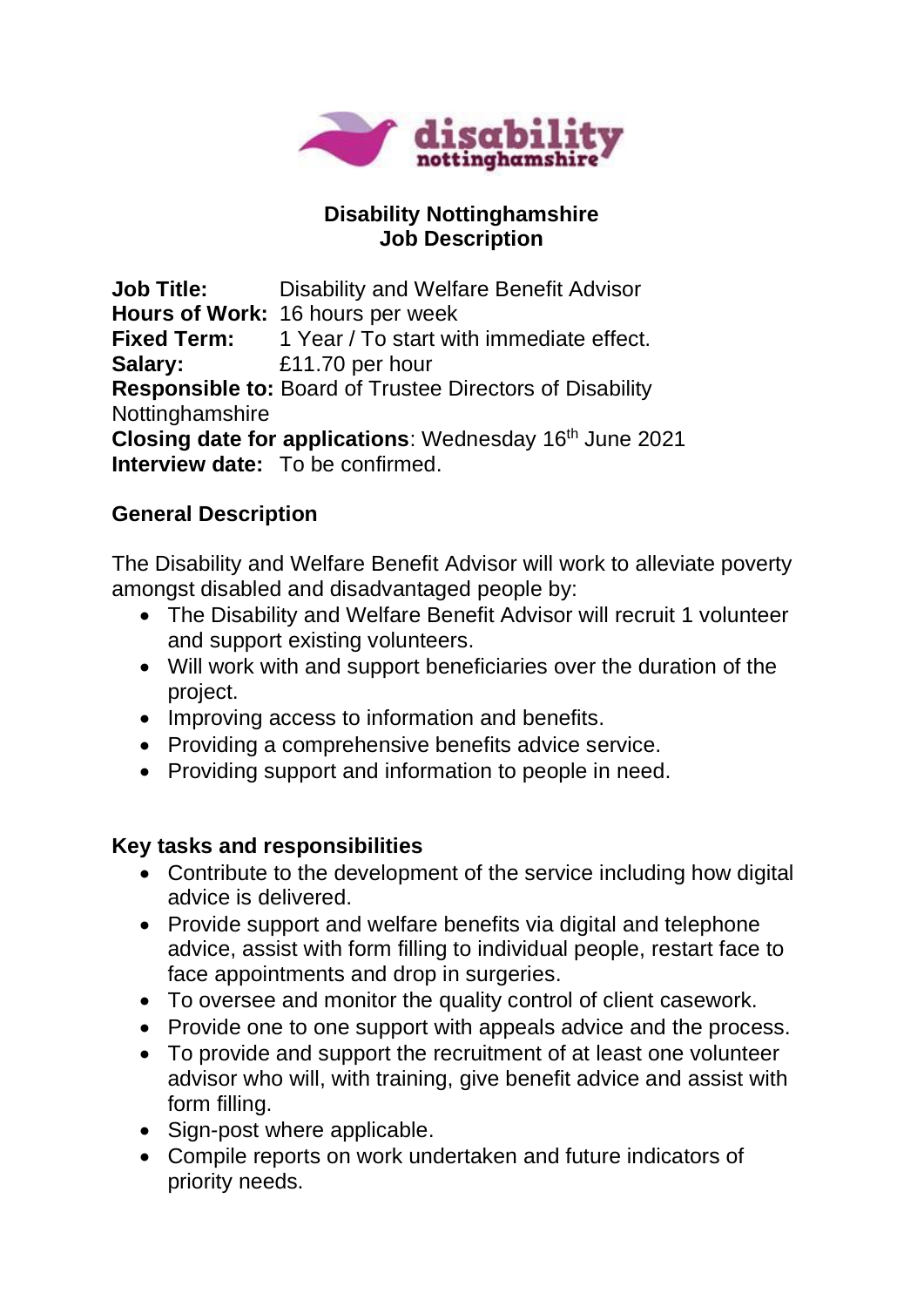- Maintain accurate records and statistics.
- Attend and contribute to regular team meetings and Disability Nottinghamshire.
- Act as an effective team member by working co-operatively and promoting mutual respect among all colleagues.
- Participate in training and development as required.
- To understand and promote Disability Nottinghamshire's Equal Opportunities Policy.
- Comply with health and safety regulations.
- Ensure that all work is carried in accordance with relevant legislation and Disability Nottinghamshire's policies and procedures.
- To carry out any other duties commensurate with the same grading and level of responsibilities as directed by the Chairperson and Trustee Directors.

#### • **Person specification- Disability and Welfare Benefit Advisor**

The candidate should be able to demonstrate the following knowledge, skills and ability.

### **Experience**

**Essential** 

- Experience of welfare rights work, including work from legislation and case law.
- Thorough up to date knowledge of the benefit system.
- Proven ability to manage a busy and diverse workload, working to tight deadlines and an ability and willingness to follow and develop agreed procedures.
	- Ability to use all aspects of Microsoft Office, to be competent in compiling statistics and preparing regular reports and presentations.
- Ability to give and receive feedback objectively and sensitively and a willingness to challenge constructively.
- Experience of supporting and working with volunteers.

# Skills, abilities and knowledge

#### **Essential**